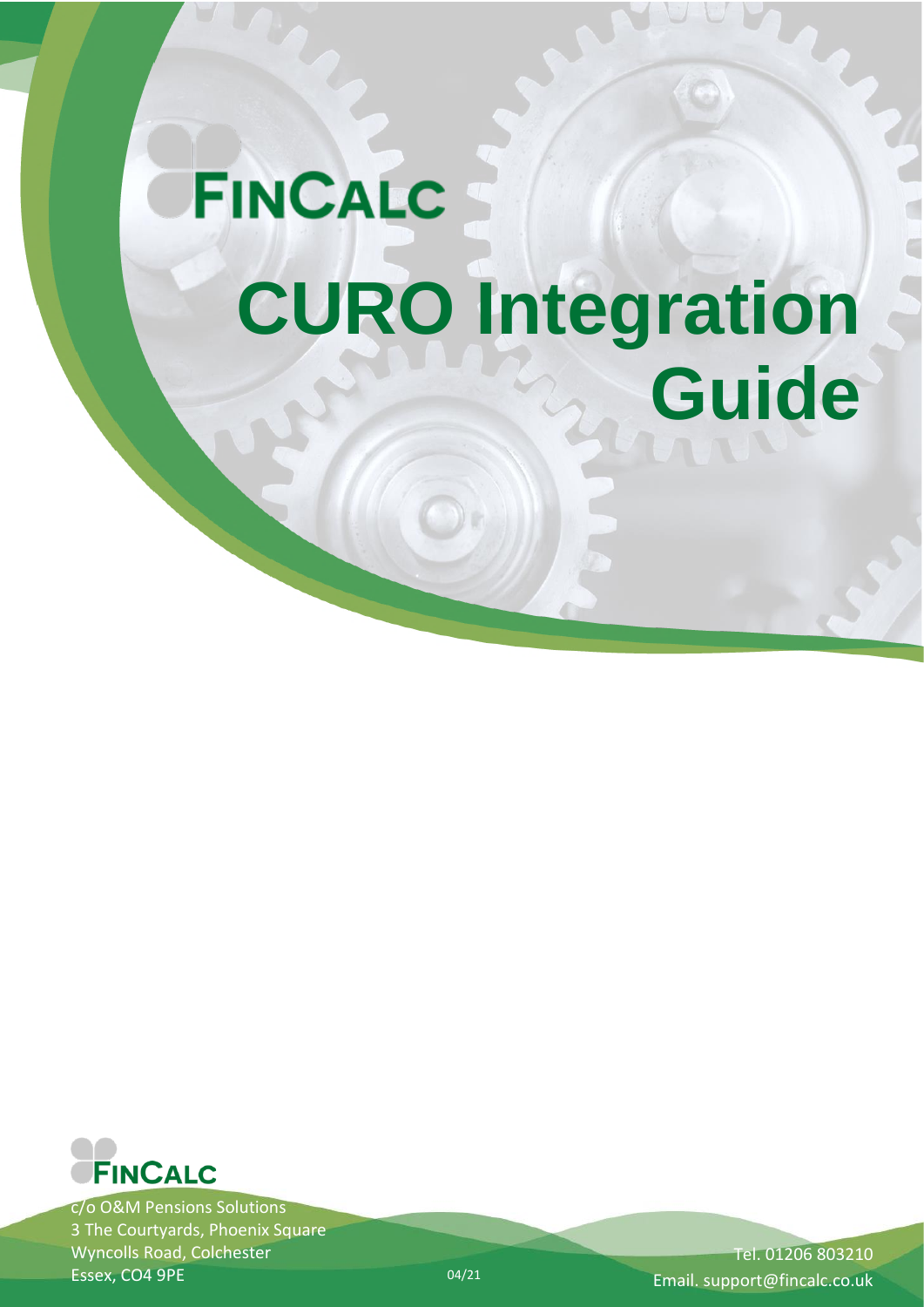# <span id="page-1-0"></span>**CONTENTS**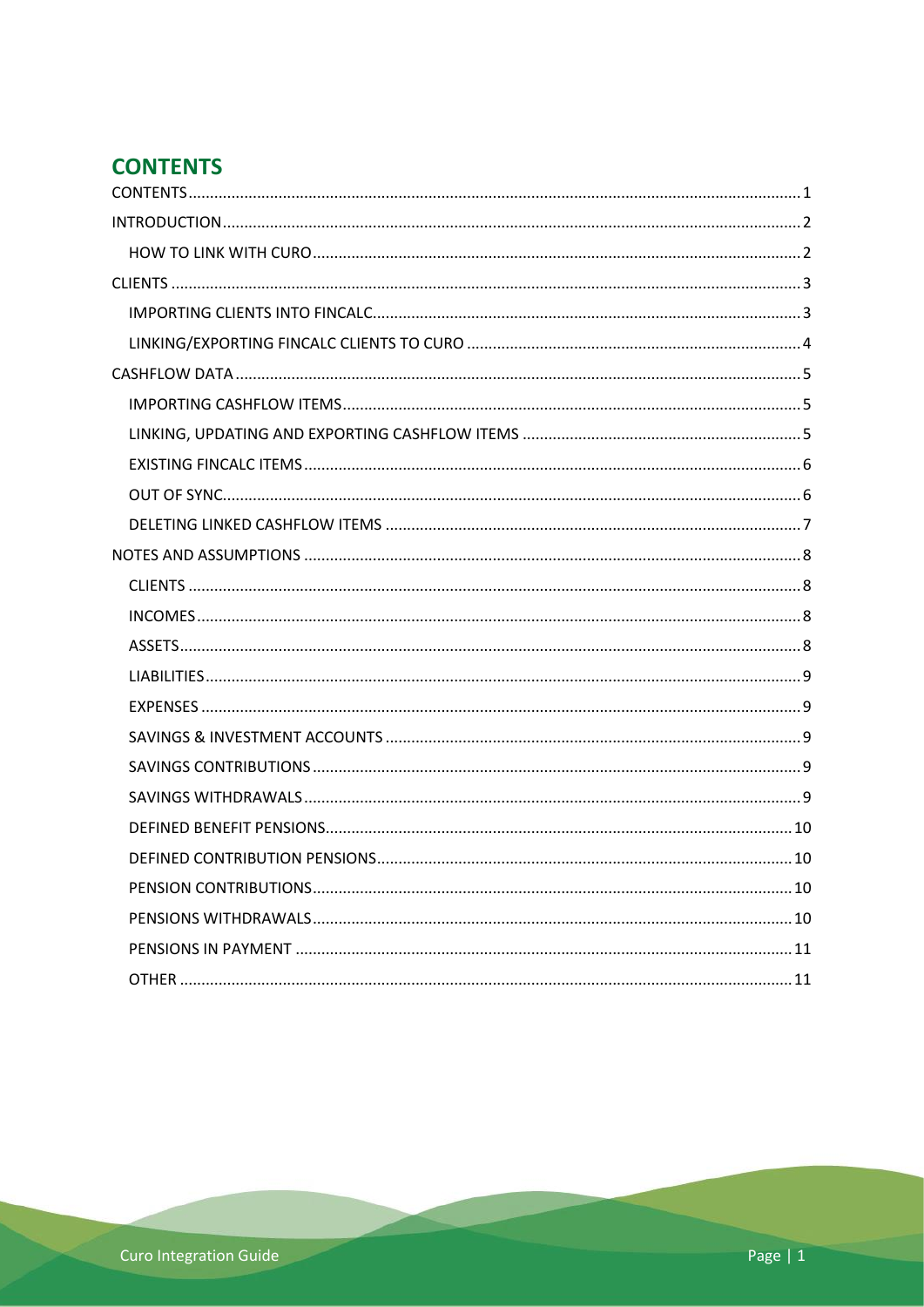# <span id="page-2-0"></span>**INTRODUCTION**

This guide is specifically for CURO Integrated FinCalc Users.

This guide will go through the process of setting up CURO integration and explain how to use the 2 way integration.

## <span id="page-2-1"></span>**HOW TO LINK WITH CURO**

Please contact our Clients Services Department to confirm you would like your company to be CURO integrated FinCalc Users.

Once FinCalc has updated your Company's account, you will need go to the Security Settings screen by pressing your username within the header. Here you will need to enter your CURO Credentials from Time4Advice (API Client ID and API client secret). To obtain these credentials please email [support@time4advice.co.uk.](mailto:support@time4advice.co.uk) These should be received as encrypted strings to paste into the provided cells as per below:

| <b>Curo API Integration</b><br><b>API Client ID</b> |  |  |
|-----------------------------------------------------|--|--|
| API client_secret                                   |  |  |
|                                                     |  |  |

Once your Company is a CURO Integrated FinCalc User, the integration link on FinCalc will be activated and ready for you to start using.

When you are next in FinCalc, you will see this icon **in the header.** When you hover over this, it will confirm if you have an active link and when this will expire.

Due to security measures, the link is required to be reactivated every 2 hours, however this icon will change colour and a message will appear to confirm this.

You will note that this icon will now appear throughout FinCalc in relation to Back Office integration.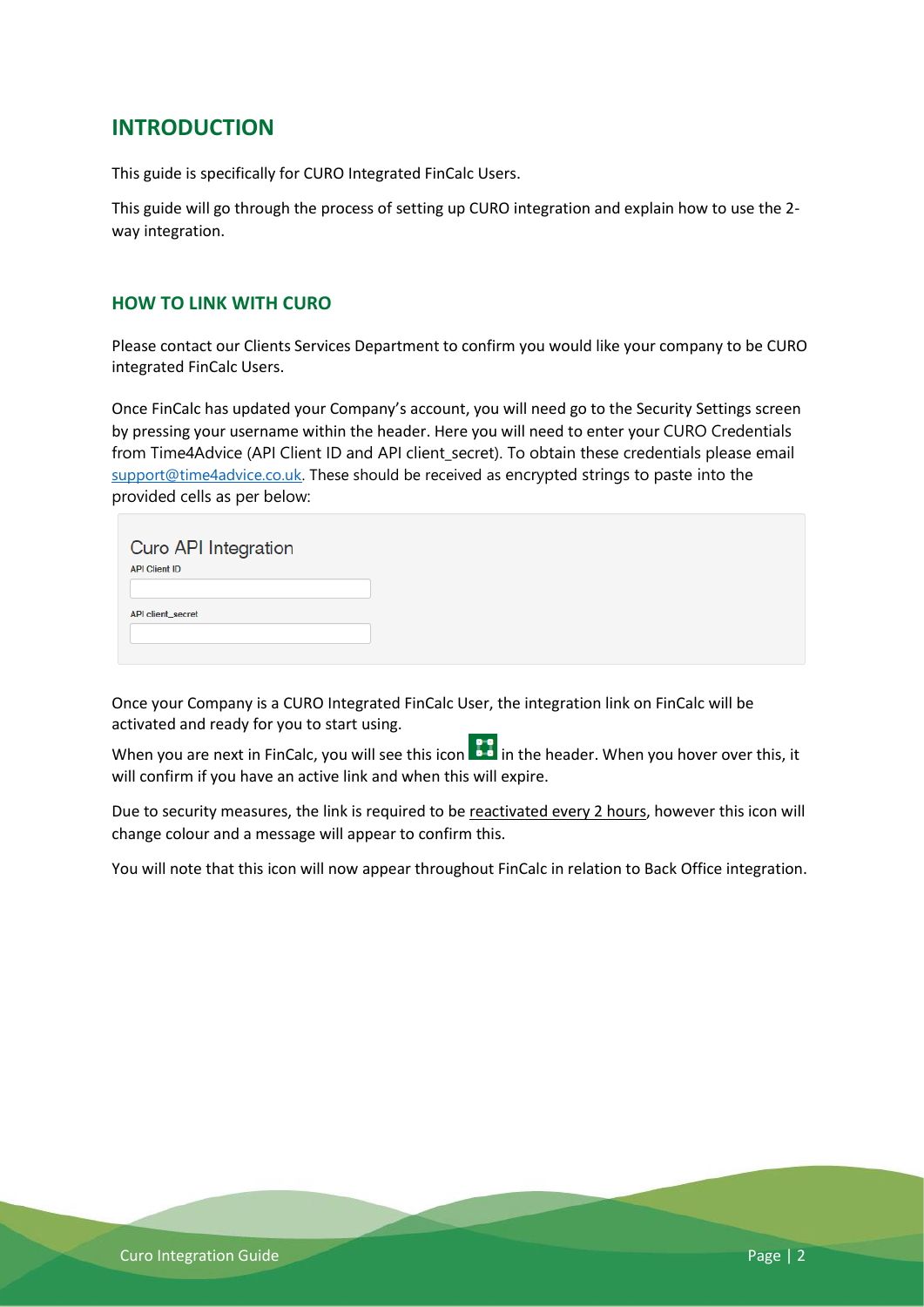# <span id="page-3-1"></span><span id="page-3-0"></span>**CLIENTS IMPORTING CLIENTS INTO FINCALC**

Once the integration has been activated, you can (1) import any CURO clients into FinCalc (2) link existing FinCalc clients to their records in CURO or (3) create FinCalc clients in CURO.

To import a client, select the **button within the client section.** This will take you to input a new client, however a new Back Office button will appear at the top of this screen. Hovering over this Back Office button confirms 'Import client from CURO'. Pressing this button will take you to a search screen as illustrated below:

**Client Import from Curo** 

| <b>Client Forename</b>  | <b>Client Surname</b>            | <b>Date of Birth</b><br>dd/mm/yyyy |
|-------------------------|----------------------------------|------------------------------------|
| <b>Client Reference</b> | <b>National Insurance Number</b> | Postcode                           |
| Search<br>Reset         |                                  |                                    |

Simply enter the details for the client you wish to import and press 'Search'. The Clients that match your criteria will appear underneath the search options as hyperlinks.

Select the client you wish to import, and this will take you straight into their new Client Profile. To

show that this client is linked to CURO you can see this button  $\left\{ \frac{11}{10}\right\}$  , which opens their record in CURO.

If your CURO client had a spouse or partner, this record will be automatically imported at the same time and can be seen under the relationships section in the FinCalc client profile.

At this point FinCalc is pre-populated with the following information (if it is entered within CURO):

- Full Name
- **Gender**
- Date of Birth
- Marital Status
- NI Number
- Employment status
- **Occupation**
- Retirement Age
- **Address**
- Lifetime Allowance Protection

Please note: FinCalc requires First Name, Surname, Gender and Date of Birth to create a client. You will see a warning message confirming what else is required in CURO if any of these details are missing.

You can see this information by selecting the edit button.

You are also able to input any of the information we could not find or was not entered into CURO.

Close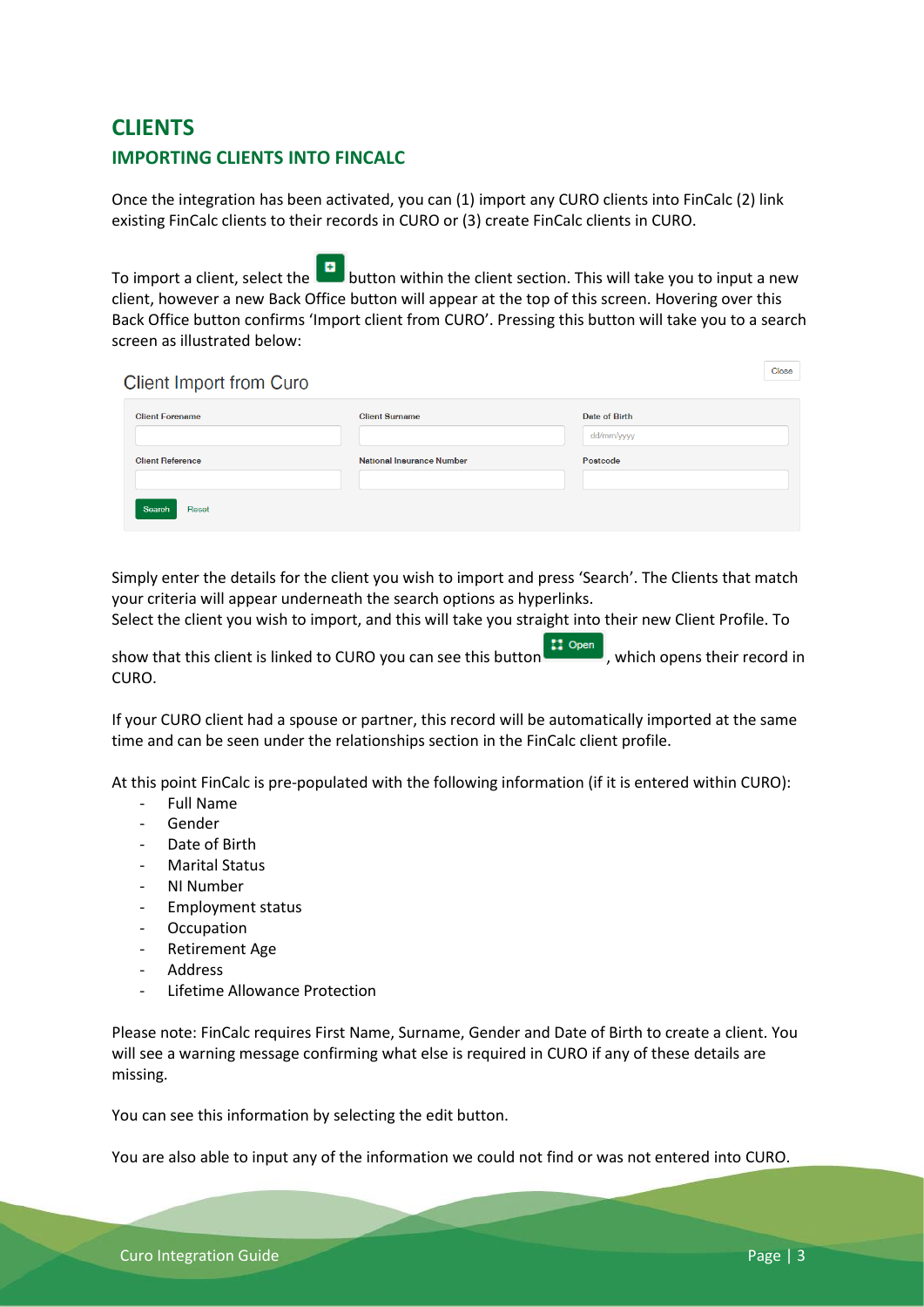If at any point you wish to unlink this client, within the edit screen is this button  $\left| \cdot \right|$  . Simply select this to remove the future link.

If you edit any of the details while linked, these will be pushed back to CURO when you select the 'Continue' button at the bottom of the screen.

## <span id="page-4-0"></span>**LINKING/EXPORTING FINCALC CLIENTS TO CURO**

If you already have clients added within FinCalc and wish to either link these to existing clients in CURO or create new clients in CURO, simply go into their client profile on FinCalc and select this

 $11$  Link button.

This will take you to a search screen where you can enter the criteria to link to an existing CURO

client or select  $\begin{bmatrix} \mathbf{r} \mathbf{1} & \mathbf{C} \mathbf{r} \end{bmatrix}$  to create the client in CURO.

This will automatically link or create the client to CURO, and you are now able to view them in CURO by selecting the **container** button.

Creating a client in CURO will automatically create a household account and create their spouse/partner within CURO.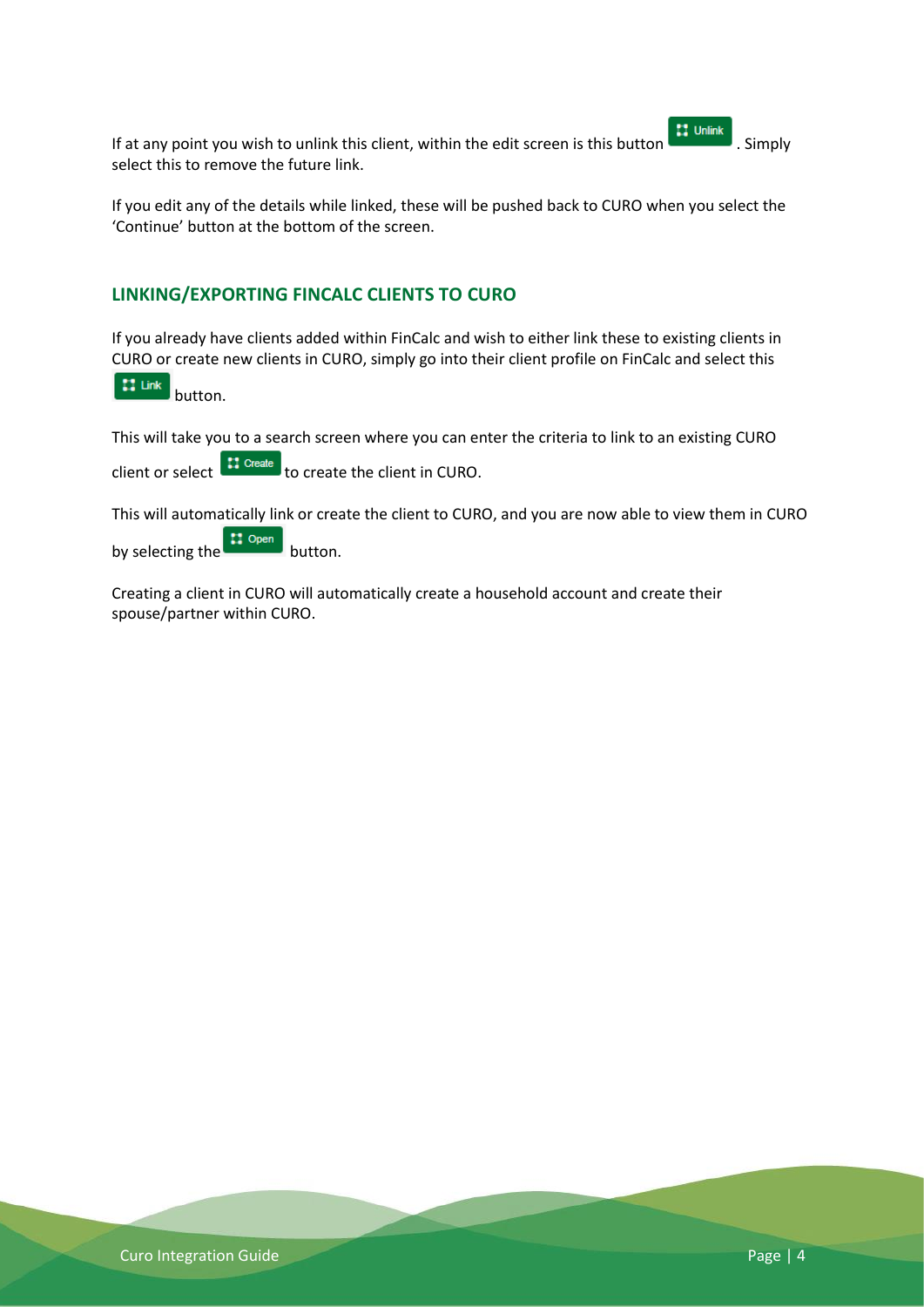# <span id="page-5-1"></span><span id="page-5-0"></span>**CASHFLOW DATA IMPORTING CASHFLOW ITEMS**

Once your Clients have an CURO link, when you launch the Cashflow FinCalc will automatically retrieve any data you have saved within CURO and prepopulate items in FinCalc Cashflow.

FinCalc will pull through the following (please see limitations appendix for full details):

- Incomes
- **Expenses**
- Assets
- Pension Plans
- Defined Benefit Plans
- Pensions in Payments (From either the Plan section or the Income section)
- Savings and Investment Accounts
- **Liability**

Please note you will get a warning if only one of the Clients within the Cashflow is linked to the Back Office system. **Due to the ability to add Joint items in both systems we do require both clients to be linked.** 

If this is the first sync with CURO, please review the data that has been imported. Due to the data that is able to be pulled through, it may leave blank fields in some required fields. If you go to the results tab in FinCalc the warnings will indicate the items that require a review and amendment.

## <span id="page-5-2"></span>**LINKING, UPDATING AND EXPORTING CASHFLOW ITEMS**

If you amend any of these items a new panel at the bottom of the edit page will appear. This question will be different depending on what state the item is in, either:

- **Creating a new item in FinCalc** - The panel will appear (see to the right) asking if you would like this item to be created in CURO. Please note that we are not able to create all items in CURO. If this is the case, 'No' will be selected and disabled. Full details will appear in the Limitations section.

| Create in Curo? |    |  |  |  |
|-----------------|----|--|--|--|
| Yes             | No |  |  |  |

- **Editing an item linked to CURO** - The panel will confirm this item is linked and whether you would like to update CURO with any changes made. As per below:

| Linked to Curo – Update Curo with changes made here? |     |  |  |  |  |
|------------------------------------------------------|-----|--|--|--|--|
| Yes:                                                 | No. |  |  |  |  |

- **Editing an item not linked to CURO** - The panel will confirm the item is not currently linked and whether you would like to create this item within CURO. As per below:

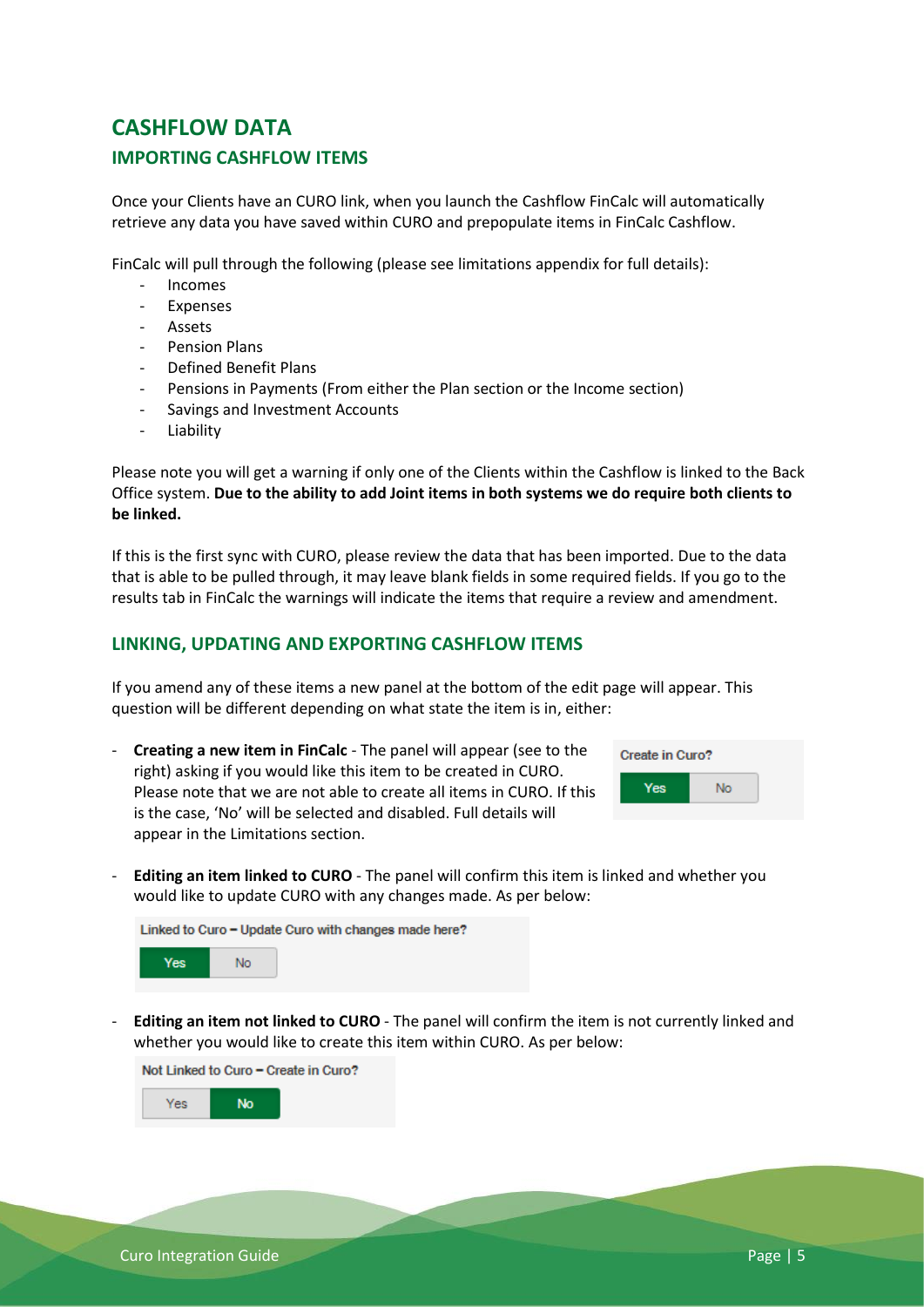#### <span id="page-6-0"></span>**EXISTING FINCALC ITEMS**

If your Client has existing FinCalc items within the Cashflow these **WILL NOT** automatically be created in CURO.

You are able to create these in CURO by either going into each item and selecting 'Yes' to the new input of 'Create in CURO', or go to the **Action** drop down menu, and select **Create in CURO**. This will bring you to a new page (as per below) listing all the existing items with the ability to select which items to create in CURO.

| Create In Curo |                        |                                                                                                                             |                                |  |  |
|----------------|------------------------|-----------------------------------------------------------------------------------------------------------------------------|--------------------------------|--|--|
|                |                        | The following items have been created in FinCalc but not Synced to Curo. Please select the items you wish to create in Curo |                                |  |  |
| <b>Type</b>    | <b>Description</b>     | Owner                                                                                                                       | Do you want to create in Curo? |  |  |
| Expenses       | Mobile Phone           | Joint                                                                                                                       | <b>No</b><br>Yes               |  |  |
| Savings        | <b>Current Account</b> | Joint                                                                                                                       | Yes<br><b>No</b>               |  |  |
|                |                        |                                                                                                                             |                                |  |  |
| Continue       | Cancel                 |                                                                                                                             |                                |  |  |

Selecting 'Yes' will push all selected items into CURO and create the Back Office link.

Please note, if you have items on FinCalc and CURO, at the point of linking the client to CURO we are unable to link existing FinCalc items to existing CURO items. This is due to the parameters we are provided. Therefore, duplicates may appear, and it is worth reviewing the data retrieved from CURO and deleting any Unlinked duplicates within FinCalc.

#### <span id="page-6-1"></span>**OUT OF SYNC**

There are some rare occasions that FinCalc may be updated without an active link to CURO, and this may cause some items to be Out of Sync.

The most common occasion will be if you 'Share with Client' or if your link with Back Office has been disabled or expired. Anything updated by the client or during this period will not automatically be updated in CURO. Any items that are 'Out of Sync' will appear when you next load the cashflow with an active link. For these items you will have the option to '**Keep FinCalc Changes'** which will update CURO with the information on FinCalc, '**Replace with CURO'** which will override the changes made in FinCalc with the data in CURO and '**Turn off link to CURO'** which will leave the FinCalc amendments and turn 'Linked to CURO- Update CURO with changes made here?' to NO.

| <b>Type</b><br><b>Description</b> | Owner       | Out of Sync from | Do you want to Keep FinCalc changes, Replace<br>with Curo or Turn off link to Curo? |      |                          |  |
|-----------------------------------|-------------|------------------|-------------------------------------------------------------------------------------|------|--------------------------|--|
| Incomes                           | School wage | Jane             | Mon 19 Apr 2:28pm                                                                   | Keep | Turn off link<br>Replace |  |
|                                   |             |                  |                                                                                     |      |                          |  |
|                                   |             |                  |                                                                                     |      |                          |  |
| Continue                          |             |                  |                                                                                     |      |                          |  |
|                                   |             |                  |                                                                                     |      |                          |  |
|                                   |             |                  |                                                                                     |      |                          |  |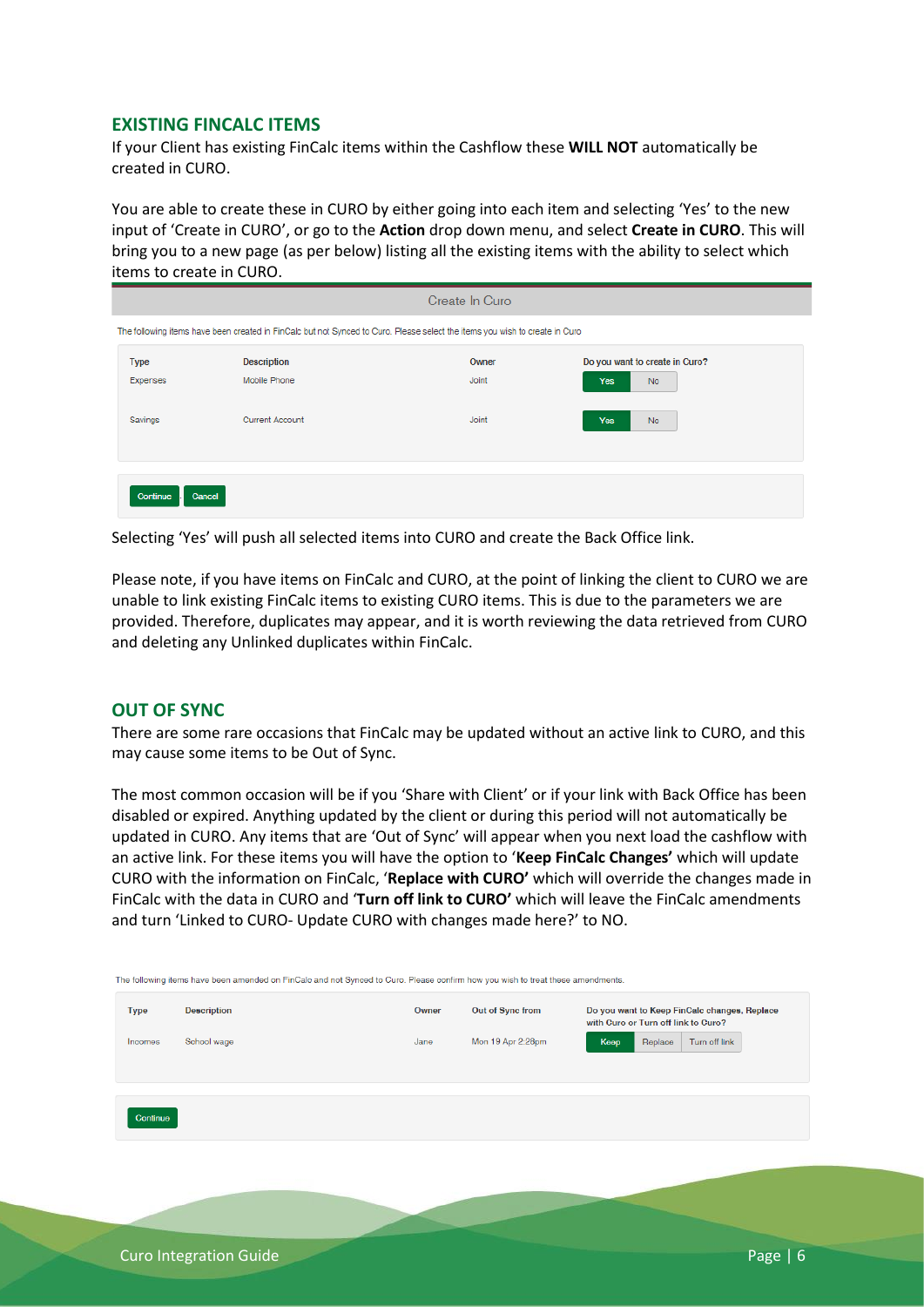If you wish to review the changes before you update the Back Office, we recommend you select 'Turn off link to CURO'. You can then go into the item ensuring you agree with the amendments and can simply change 'Linked to CURO - Update CURO with changes made here?' to YES.

#### <span id="page-7-0"></span>**DELETING LINKED CASHFLOW ITEMS**

You are able to delete any item within the Cashflow, whether this is Linked to CURO or not. Simply select the 'Delete' button at the bottom right of any edit screen.

If the item is linked, the following pop-up will appear.

| Delete Income                                                               |       |                   |                                                                                           |
|-----------------------------------------------------------------------------|-------|-------------------|-------------------------------------------------------------------------------------------|
| You are about to delete ABC LTD.<br>Curo when you next launch the Cashflow. |       |                   | Please Note: If you Delete from FinCalc only the item will be recreated into FinCalc from |
|                                                                             | Close | Delete in FinCalc | Delete in FinCalc AND Curo                                                                |

It is worth noting that if an item is on CURO and it can pull through into the Cashflow, there is no way for us to exclude this from the Cashflow, even if you have previously deleted the item within FinCalc.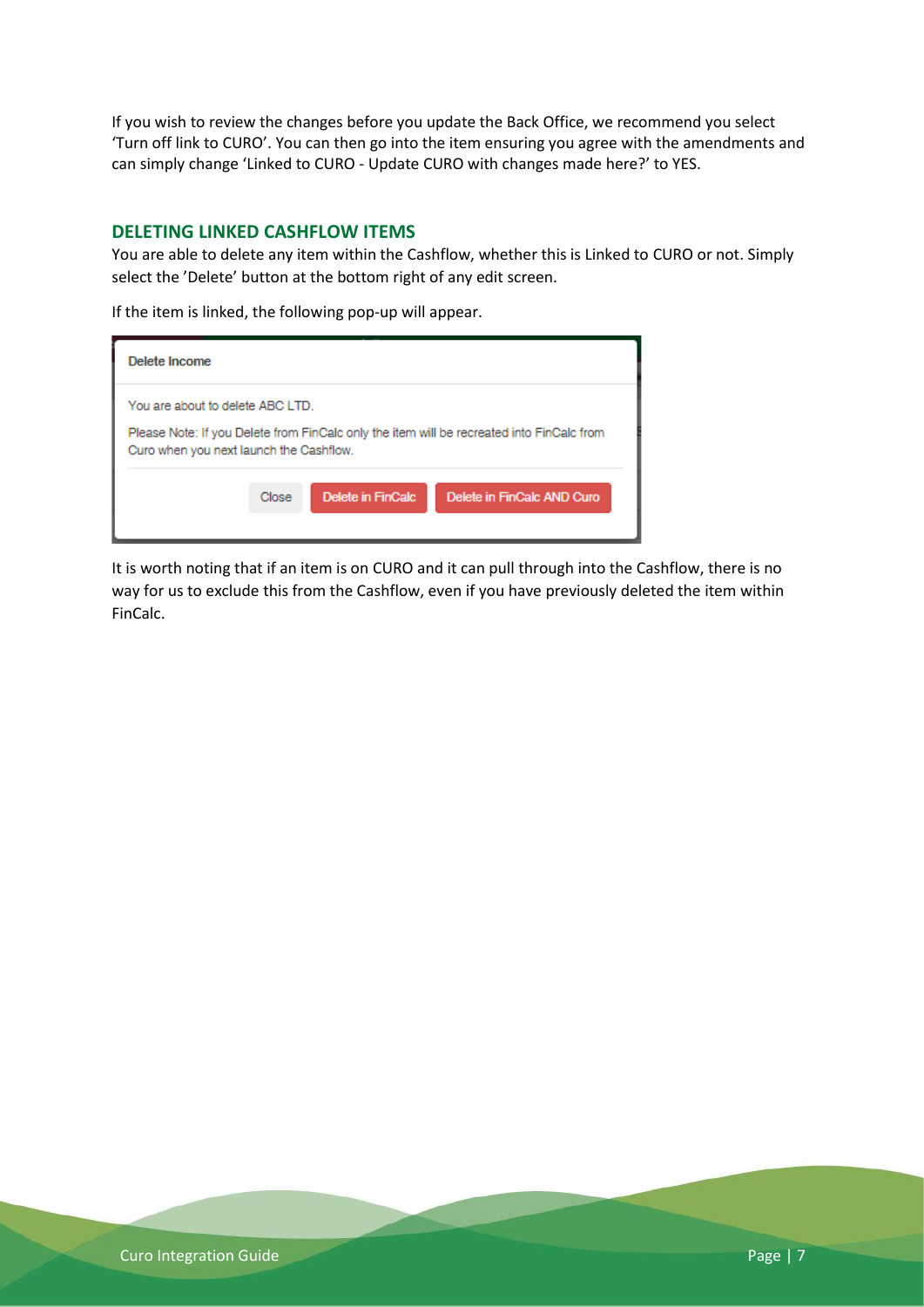# <span id="page-8-0"></span>**NOTES AND ASSUMPTIONS**

# <span id="page-8-1"></span>**CLIENTS**

- FinCalc does not support Blank, Non-Binary and Unknown as a Gender, this will require amendment on CURO.
- Tax Area is determined by the postcode.
- FinCalc can retrieve Lifetime Allowance information provided on the Contact details, however, please review this information as it may be incomplete.
- If a FinCalc Client is created within CURO, their Spouse/Partner are automatically created as well. When creating a client within CURO FinCalc will also create an Account linking to the individual/couple.

#### <span id="page-8-2"></span>**INCOMES**

- **FinCalc will only pull through Active Incomes with a Current Status of Current.**
- It is assumed if an Income has multiple owners, each receive an equal share.
- We determine the appropriate Income Type within FinCalc from the following fields: Income Type and Income Source. We will first try to map from Income Source unless Income Type is dividends.
- If an Income is mapped to a pension in payment/future state pension, these will appear on both the income screen and the pension screen (*please see Pensions in Payment for further details*). Exception to the rule - if the Income Source on CURO is Pension Income Drawdown or Pension Income Flexible Drawdown, these are pulled through as Other Income as we cannot attach an income directly to a Plan in this manner. If you would like to link these to the Plan on FinCalc these are required to be input as Withdrawals.
- FinCalc will always want a gross Income value unless the Income Basis on FinCalc is set as Nontaxable. If the Income Type on FinCalc is only taxable and the Income Value on CURO has been set as Net, the Net value will pull through and the Income Type will be updated to Other Income and a message will appear to confirm this. (Note - to ensure FinCalc reflects the correct tax calculations we would always recommend entering the Gross values)
- If any Start date is blank in CURO, FinCalc will assume Current.
- If any End date is blank in CURO, FinCalc will assume Forever.
- If the End date for an income is in the past it will not be created in FinCalc.
- *If Frequency in FinCalc is Every 2 years, Every 3 years or Every 5 years, the item cannot be created or synced back to CURO.*
- If an income is linked to an Asset on CURO we can retain this link in FinCalc. However, we cannot amend this in CURO or create this in CURO.
- FinCalc cannot update an Owner in CURO. Please amend this in CURO.

#### <span id="page-8-3"></span>**ASSETS**

- **FinCalc will only pull through Active Assets with a Current Status of Current Asset OR Marked for Disposal.**
- If the Asset Ownership is Plan, Product Asset or Scheme Owned these will not pull through on to the Client's Assets.
- It is assumed if an Asset has multiple owners, each own equal shares.
- If an Asset is linked to an income or liability on CURO we can retain this link in FinCalc. However, we cannot amend this in CURO or create this is CURO.
- *We are unable to Create any Asset Improvements on CURO.*
- FinCalc cannot update an Owner in CURO. Please amend this in CURO.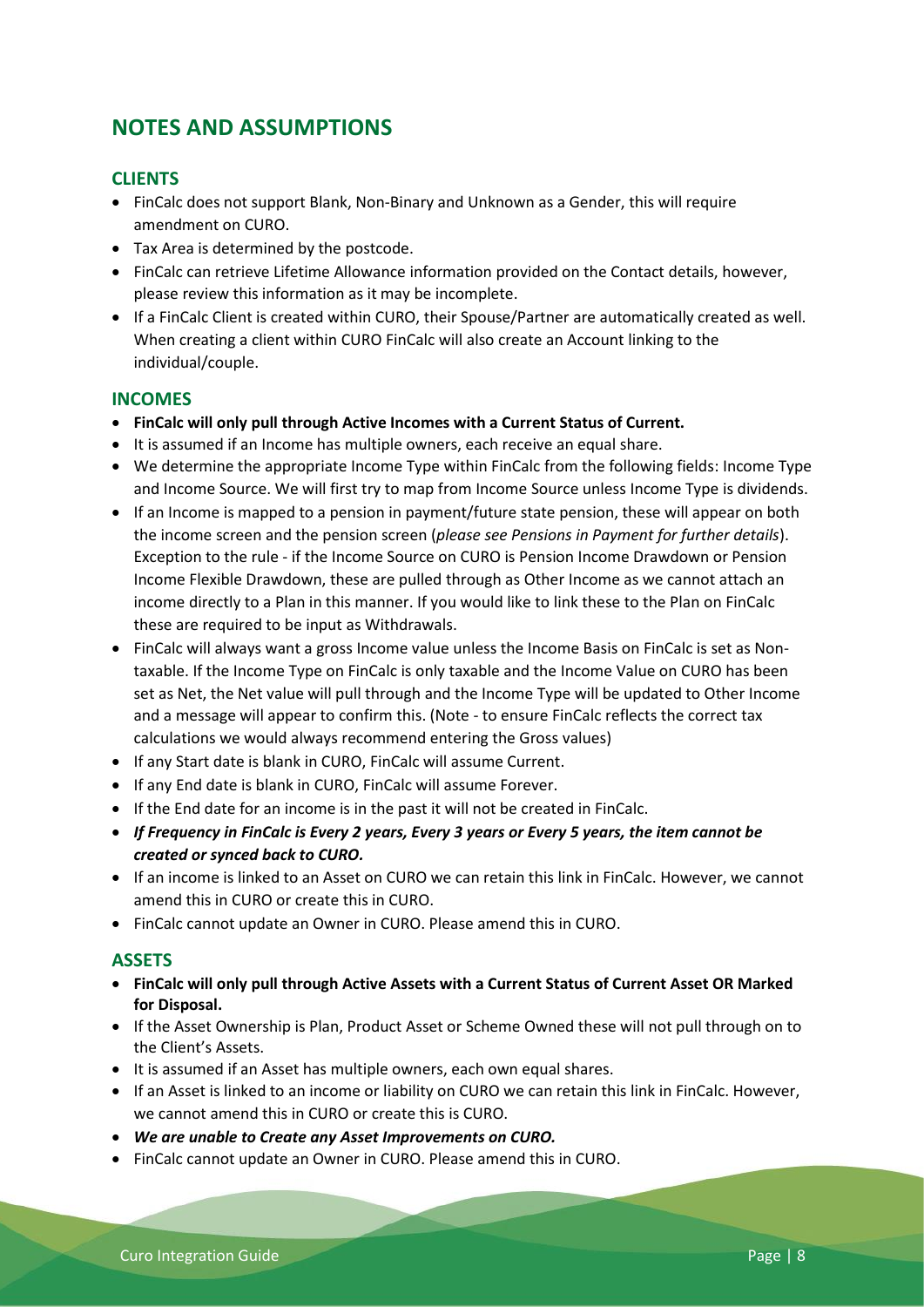## <span id="page-9-0"></span>**LIABILITIES**

- **FinCalc will only pull through Active Liabilities with a Current Status of Completed.**
- *We are unable to Create any Repayments (Liability Repayment or Clear Liability) in CURO.*
- It is assumed if a Liability has multiple owners, each own equal shares of the debt and the repayments.
- It is assumed if a Liability has repayments they are for the remaining term of the Liability, however this can be amended within FinCalc.
- If the End date for a Liability is in the past, it will not be created in FinCalc.
- FinCalc cannot update an Owner in CURO. Please amend this in CURO.

#### <span id="page-9-1"></span>**EXPENSES**

- **FinCalc will only pull through Active Expenses with a Current Status of Current.**
- It is assumed if an expense has multiple owners, each own equal shares of the expense.
- If any Start date is blank in CURO, FinCalc will assume Current.
- If any End date is blank in CURO, FinCalc will assume Forever.
- If the End date for an expense is in the past, it will not be created in FinCalc.
- *If Frequency in FinCalc is Every 2 years, Every 3 years or Every 5 years, the item cannot be created or synced back to CURO.*
- FinCalc cannot update an Owner in CURO. Please amend this in CURO.

#### <span id="page-9-2"></span>**SAVINGS & INVESTMENT ACCOUNTS**

- **FinCalc will only pull through Active Plans with a Current Status of In Force, Paid Up or In Payment.**
- We do not import any charges or future growth assumptions. Please ensure this data is reviewed and amended accordingly.
- FinCalc cannot update an Owner in CURO. Please amend this in CURO.

#### <span id="page-9-3"></span>**SAVINGS CONTRIBUTIONS**

- **FinCalc will only pull through Active Contributions with a Current Status of In Force and Payable by Client/Employee.**
- We are unable to create Reinvesting Dividends in CURO.
- If any Start date is blank in CURO, FinCalc will assume Current.
- If any End date is blank in CURO, FinCalc will assume Forever.
- If the End date for a contribution is in the past, it will not be created in FinCalc.
- *If Frequency in FinCalc is Every 2 years, Every 3 years or Every 5 years, the item cannot be created or synced back to CURO.*

#### <span id="page-9-4"></span>**SAVINGS WITHDRAWALS**

- **FinCalc will only pull through Active Withdrawals.**
- We are unable to create Dividend Income or percentage Savings Income in CURO.
- If any Start date is blank in CURO, FinCalc will assume Current.
- If any End date is blank in CURO, FinCalc will assume Forever.
- If the End date for a withdrawal is in the past, it will not be created in FinCalc.
- *If Frequency in FinCalc is Every 2 years, Every 3 years or Every 5 years, the item cannot be created or synced back to CURO.*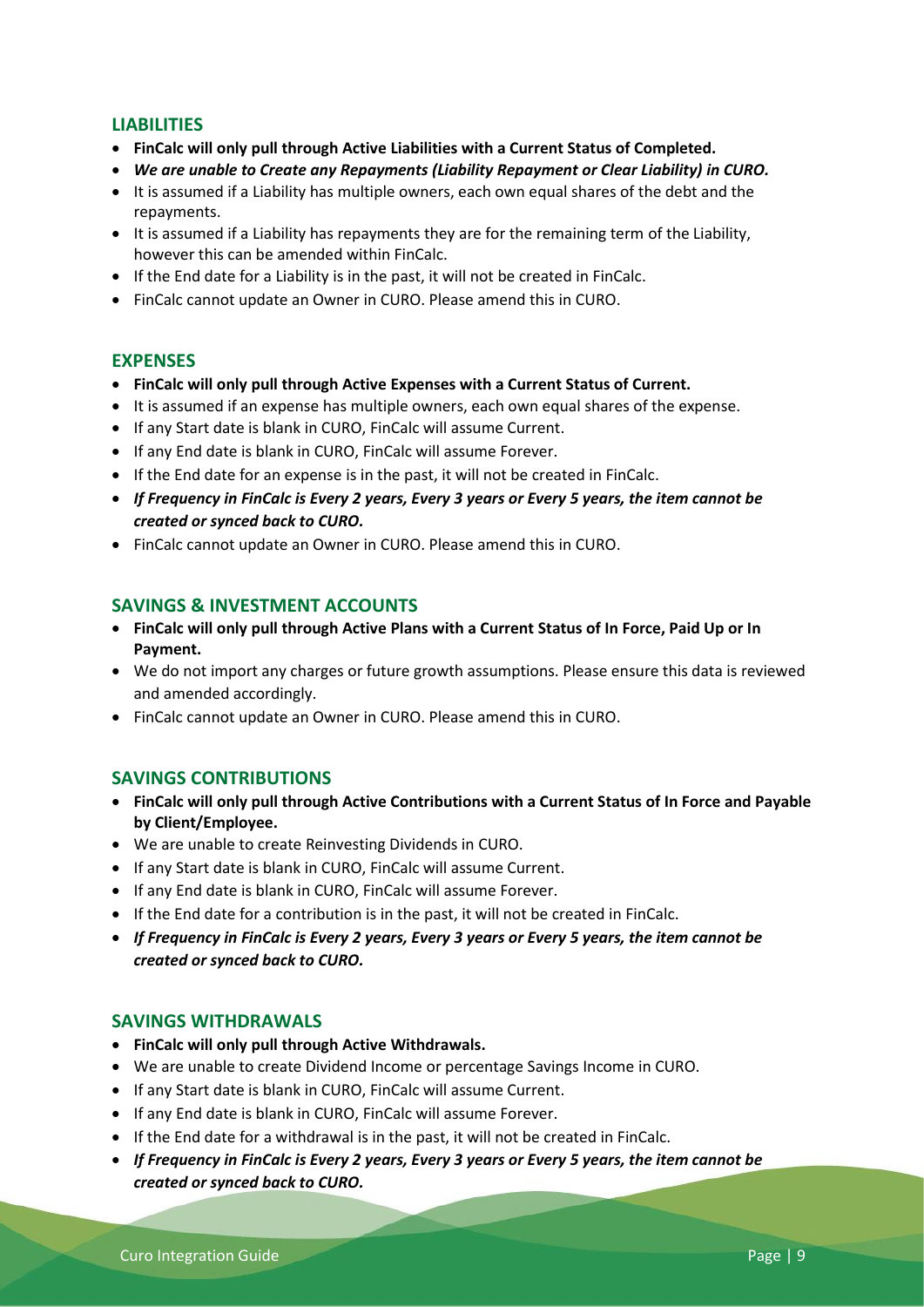#### <span id="page-10-0"></span>**DEFINED BENEFIT PENSIONS**

- **FinCalc will only pull through Active Plans with a Current Status of In Force, Paid Up or In Payment.**
- **FinCalc does not support Joint Pensions.**
- FinCalc looks at 'Date Left Scheme' to determine whether the Plan is deferred or active, however this can be amended within FinCalc.
- *We are unable to create Transvas Linked Pensions in CURO.* However, if this item is already in CURO this will import as a Defined Benefit Plan and you are able to amend the Pension type to Defined Benefit (Transvas Linked). Doing so will turn off any future updates.
- We assume the Retirement age in CURO is both the Schemes Normal Retirement Age and Selected Retirement Age. Please ensure this data is reviewed and amended accordingly.
- We assume the 'Estimated Pension' input within FinCalc is at the Schemes Normal Retirement Age including any future revaluation. Please ensure this data is reviewed and amended accordingly.
- We do not import any assumptions or Scheme factors. Please ensure this data is reviewed and amended accordingly.
- FinCalc cannot update an Owner in CURO. Please amend this in CURO.

#### <span id="page-10-1"></span>**DEFINED CONTRIBUTION PENSIONS**

- **FinCalc will only pull through Active Plans with a Current Status of In Force, Paid Up or In Payment.**
- **FinCalc does not support Joint Pensions, please amend these on CURO.**
- We do not import any assumptions or Charges. Please ensure this data is reviewed and amended accordingly.
- FinCalc cannot update an Owner in CURO. Please amend this in CURO.

#### <span id="page-10-2"></span>**PENSION CONTRIBUTIONS**

- **FinCalc will only pull through Active Contributions with a Current Status of In Force.**
- If Payable by in CURO is anything other than Client/Employee, these will not show without linking the Pension to a Salary within FinCalc.
- We are unable to create percentage pension contributions in CURO
- If any Start date is blank in CURO, FinCalc will assume Current.
- If any End date is blank in CURO, FinCalc will assume Forever.
- If the End date for a contribution is in the past, it will not be created in FinCalc.
- *If Frequency in FinCalc is Every 2 years, Every 3 years or Every 5 years, the item cannot be created or synced back to CURO.*

#### <span id="page-10-3"></span>**PENSIONS WITHDRAWALS**

- **FinCalc will only pull through Active Withdrawals.**
- *Annuities created in FinCalc cannot be created within CURO.*
- We are unable to create percentage withdrawals in CURO.
- If any Start date is blank in CURO, FinCalc will assume Current.
- If any End date is blank in CURO, FinCalc will assume Forever.